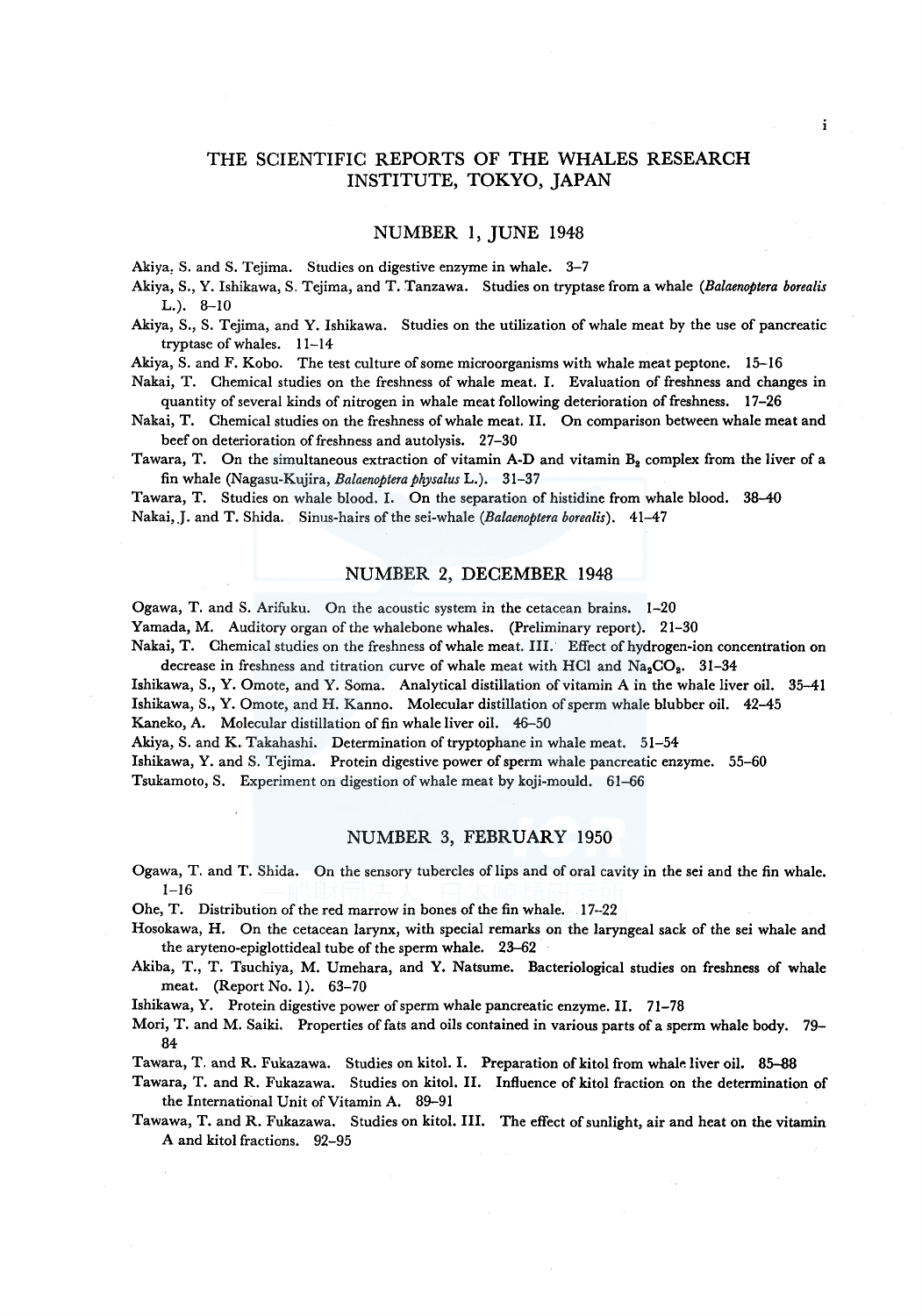Tawara, T. On the respiratory pigments of whale (Studies on whale blood II.). 96-101

Yoshida, M. Research on methionine in whale. 102-105

Mizue, K. Factory ship whaling around Bonin Islands in 1948. 106-118

Mizue, K. and H. Jimbo. Statistic study of foetuses of whales. 119-131

Nishiwaki, M. and K. Hayashi. Biological survey of fin and blue whales taken in the Antarctic season 1947-48 by the Japanese fleet. 132-190

### NUMBER 4, AUGUST 1950

Omura, H. On the body weight of sperm and sei whales located in the adjacent waters of Japan. 1-13 Omura, H. Diatom infection on blue and fin whales in the Antarctic whaling area V (the Ross Sea area). 14-26

Omura, H. Whales in the adjacent waters of Japan. 27-113

Nishiwaki, M. Determination of the age of Antarctic blue and fin whales by the colour changes in crystalline lens. 115-161

Nishiwaki, M. Age characteristics in baleen plates. 162-183

Nishiwaki, M. On the body weight of whales. 184-209

## NUMBER 5, JUNE 1951

Akiba, T., M. Umehara and Y. Natsume. Bacteriological studies on freshness of whale meat. (Report No. II.). 1-4

Hosokawa, H. On the pelvic cartilages of the Balaenoptera-foetuses, with remarks on the specifical and sexual difference. 5-15

Ohe, T. Iconography on the abdominal cavity and viscera of the Balaenoptera, with special remarks upon the peritoneal coverings. 17-39

Akiya, S. and 0. Hoshino. Isolation of histidine from whale blood using 3,4-dichlorobenzene sulfonic acid. 41-47

Tawara, T. and R. Fukazawa. Studies on kitol. IV. Purification of kitol by chromatographic. 49-51

Ishikawa, S., Y. Omote and H. Okuda. Substances related to vitamin A in the whale liver oil. 53-59

Ishikawa, S., Y. Omote, M. Kijima and H. Okuda. Thermal decomposition of kitol. 61-69

Mizue, K. Grey whales in the east sea area of Korea. 71-79

Mizue, K. Food of whales (In the adjacent waters of Japan). 81-90

Nishiwaki, M. and T. Ohe. Biological investigation on blue whales *(Balaenoptera musculus)* and fin whales *(Balaenoptera physalus)* caught by the Japanese Antarctic whaling fleets. 91-167

## NUMBER 6, DECEMBER 1951

Hosokawa, H. On the extrinsic eye muscles of the whale. with special remarks upon the innervation and function of the musculus retractor bulbi. 1-33

Murata, T. Histological studies on the respiratory portions of the lungs of cetacea. 35-47

Kojima, T. On the brain of the sperm whale *(Physeter catodon* L.). 49-72

Mizue, K. and T. Murata. Biological investigation on the whales caught by the Japanese Antarctic whaling fleets season 1949-50. 73-131

Nishiwaki, M. On the periodic mark on the baleen plates as the sign of annual growth. 133-152

Nishiwaki, M. and T. Hibiya. On the sexual maturity of the sperm whales *(Physeter catodon)* found in the adjacent waters of Japan (I). 153-165

Nakai, T. Chemical studies on freshness of whale meat. IV. Some informations of *Archomobacter ubiquitum*  isolated from whale carcass. 167-176

Nakai, T. and H. Ono. The effects of electric shock and fatigue on post-mortem changes in muscle. 177- 185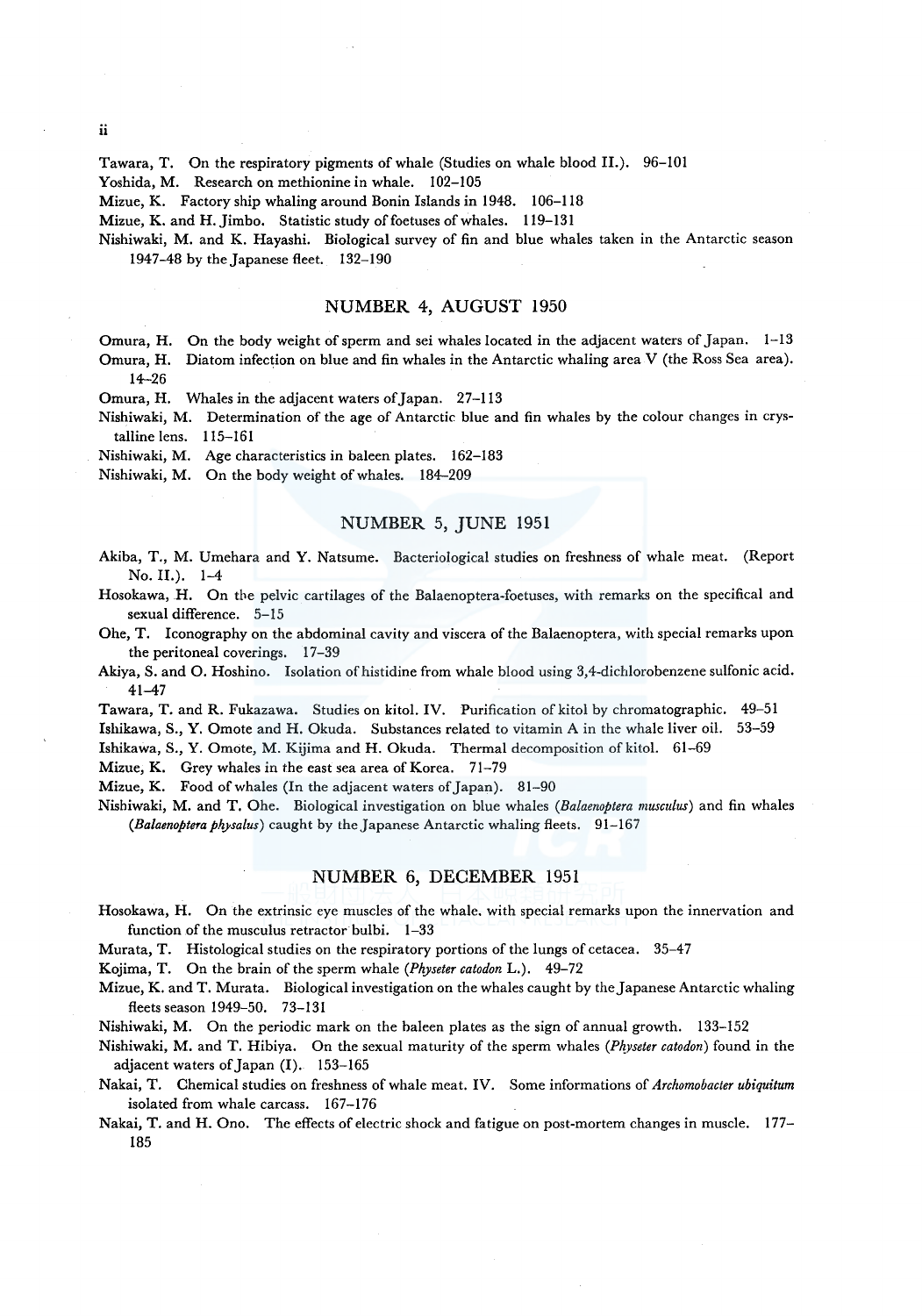- Omote, Y. Complete recovery of vitamin A from molecular distillation residue of whale-liver oil. 187-191
- Omote, Y. Chemical structure of kitol (I). Double bonds and hydroxyl groups. 193-198
- Hirata, M. Experimental investigation on flattened head harpoon. An attempt for restraining ricochet. 199-207

# NUMBER 7, JULY 1952

- Ogawa, T. On the cardiac nerves of some cetacea, with special reference to those of *Berardius bairdii*  Stejneger. 1-22
- Akiya, S., 0. Hoshino and N. Motohashi. On an attempt to preserve whale meat freshness with 5-nitrofurfuriden aminoguanidine from decay. 23-30

Akiya, S. and R. Sawamura. Colorimetric determination of 5-nitro-2-furfuridene aminoguanidine. 31-36

Tomiyama, S. and M. Takao. Studies on utilization of higher fatty alcohol from sperm whale oil. 37-46

Omote, Y. A rapid method for the separate determination of vitamin A and kitol in the whale-liver oil. 47-50

Arai, Y. and S. Sakai. Whale meat in nutrition. 51-67

- Yamaguchi, K. and K. Fujino. On the serological constitution of striped dolphin *(Prodelphinus caeruleoalbus*  (Meyen)) (I). 67-77
- Nishimoto, S., M. Tozawa and T. Kawakami, Food ofsei whales *(Balaenoptera borealis)* caught in the Bonin Island waters. 79-85
- Nishiwaki, M. On the age-determination of Mystacoceti, chiefly blue and fin whales. 87-119
- Nishiwaki, M. and T. Hibiya. On the sexual maturity of the sperm whales *(Physeter catodon)* found in the adjacent waters of Japan (II). 121-124
- Ohno, M. and K. Fujino. Biological investigation on the whales caught by the Japanese Antarctic whaling fleets, season 1950/51. 125-183

## NUMBER 8, JUNE 1953

Yamada, M. Contribution to the anatomy of the organ of hearing of whales. 1-79

Omura, H. Biological study on humpback whales in the Antarctic whaling areas IV and V. 81-102

Fujino, K. On the serological constitutions of the sei-, fin-, blue- and humpback-whales (I). 103-125

Ogawa, T. On the presence and disappearance of the hind limb in the cetacean embryos. 127-132

- Nishiwaki, M. and T. Yagi. On the age and the growth of teeth in a dolphin *(Prodelphinuscaeruleo-albus).*  (I). 133-146
- Kakuwa, Z., T. Kawakami and K. lguchi. Biological investigation on the whales caught by the Japanese Antarctic whaling fleets in the 1951-52 season. 147-213

Nishiwaki, M. Hermaphroditism in a dolphin *(Prodelphinus caeruleo-albus).* 215-218

# NUMBER 9, JUNE 1954

- Akiya, S., 0. Hoshino and N. Motohashi. Attempt to preserve freshness of whale meat with germicides. II. 1-10
- Ogawa, T. On the musculature of the sinus venosus and its continuation with the so-called conducting system of the whale's heart. 11-35

Yamada, M. Some remarks on the pygmy sperm whale, *Kogia.* 37-58

Yamada, M. An account ofa rare porpoise, *Feresa* Gray from Japan. 59-88

- Omura, H. and K. Fujino. Sei whales in the adjacent waters of Japan. II. Further studies on the external characters. 89-103
- Fujino, K. On the serological constitution of the sperm- and Baird beaked-whales (I) Blood groups of the sperm- and Baird beaked-whales. 105-120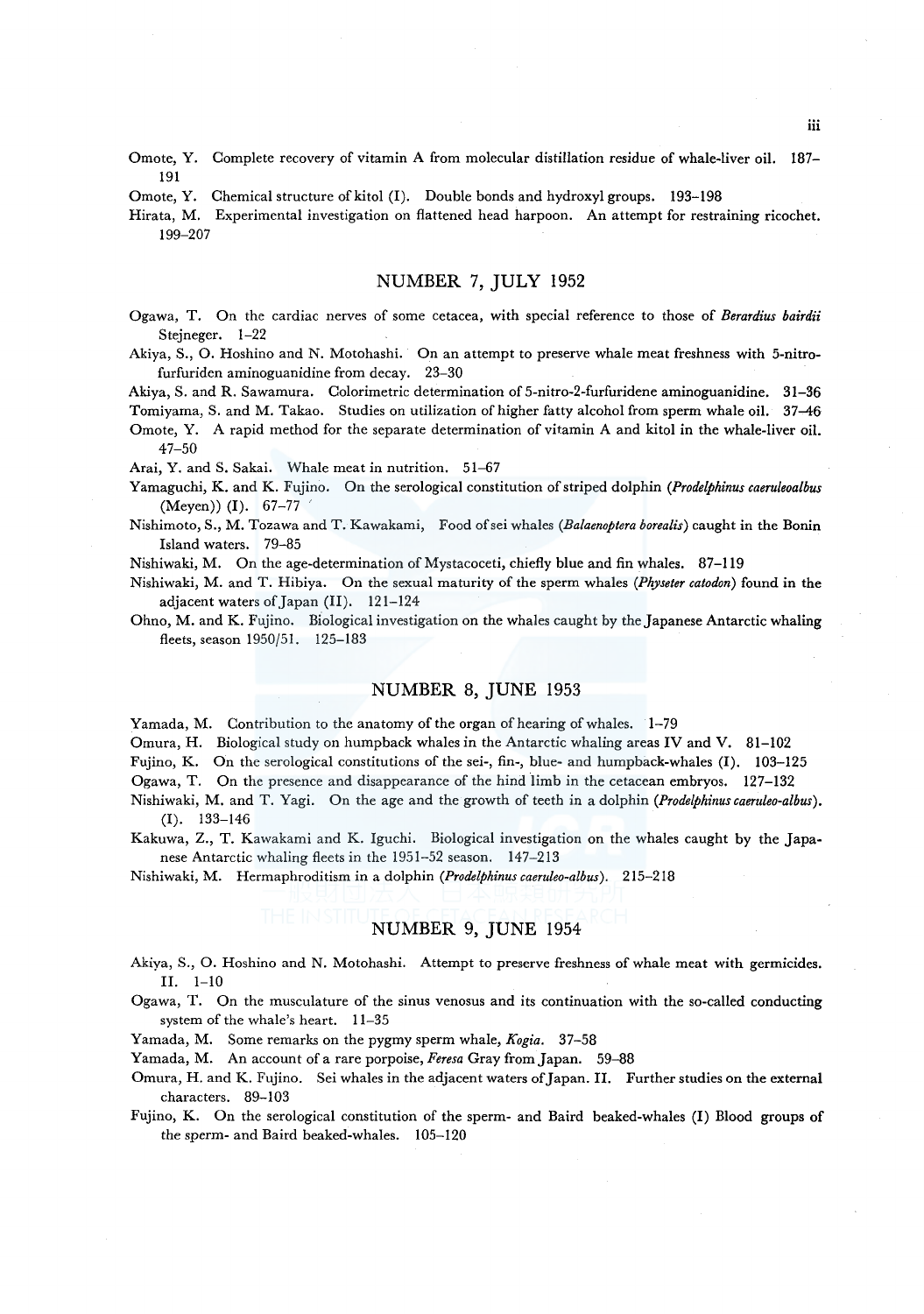iv

- Fujino, K. On the body proportions of the fin whaies *(Balaenoptera physalus* (L)) caught in the northern Pacific Ocean (I) (Preliminary report). 121-163
- Nishiwaki, M., T. Hibiya and S. Kimura. On the sexual maturity of the sei whale of the Bonin waters. 165-177
- Uda, M. Studies of the relation between the whaling grounds and the hydrographical conditions (1). 179-187

## NUMBER 10, JUNE 1955

Hosokawa, H. Cross-sections of a 12-mm. dolphin embryo. 1-68

Nemoto, T. White scars on whales (I) Lamprey marks. 67-77

- Omura, H. and T. Nemoto. Sei whales in the adjacent waters of Japan. III. Relation between movement and water temperature of the sea. 79-87
- Omura, H., K. Fujino and S. Kimura. Beaked whale *Berardius bairdi* of Japan, with notes of *:(iphius cavirostris.* 89-132

Fujino, K. On the body weight of the sei whales located in the adjacent waters of Japan (II.) 133-141

Nishiwaki, M. On the sexual maturity of the Antarctic male sperm whale *(Physeter catodon* L.). 143-149 Ohta, K., T. Watarai, T. Oishi, Y. Ueshiba, S. Hirose, T. Yoshizawa, Y. Akikusa, M. Sato and K. Okano,

Composition of fin whale milk. 151-167

## NUMBER 11, JUNE 1956

Omura, H. and H. Sakiura. Studies on the little piked whale from the coast of Japan. 1-37

- Nishiwaki, M., T. Hibiya and S. Kimura. On the sexual maturity of the sperm whale *(Physeter catodon)*  found in the North Pacific. 39-46
- Fujino, K. On the body proportions of the sperm whales (Physeter catodon). 47-83
- Fujino, K. On the serological constitution of the fin whales II. Further studies on blood groups. 85-98 Nemoto, T. On the diatoms of the skin film of whales in the northern Pacific. 99-132
- Hoshina, T. and Y. Sugiura. On a skin disease and a nematode parasite of a dolphin, *Tursiops truncatus*  (Montagu, 1821). 133-138
- Iwai, E. Descriptions on unidentified species of dibranchiate cephalopods. I. An oegopsiden squid belonging to the genus *Architeuthis.* 139-151
- Iwai, E. Descriptions on unidentified species of dibranchiate cephalopods. II. A cranchiidae squid of the genus *Taonius.* 153-161

Uda, M. and K. Nasu. Studies of the whaling grounds in the northern sea-region of the Pacific Ocean in relation to the meteorological and oceanographic conditions. (Part I). 163-179

Kimura, S. and T. Nemoto. Note on a minke whale kept alive in aquarium. 181-189

Ishikawa, Y. A characteristic property of whale oils concerning the absorption of gases. I. On the absorption of carbon dioxide by whale oils. 191-213

## NUMBER 12, JUNE 1957

Omura, H. Osteological study of the little piked whale from the coast of Japan. 1-21

Nishiwaki, M. Age characteristics of ear plugs of whales. 23-32

Nemoto, T. Foods of baleen whales in the northern Pacific. 33-89

Nasu, K. Oceanographic conditions of the whaling grounds in the waters adjacent to Aleutian Islands and the Bering Sea in summer of 1955. 91-IOI

Kimura, S. The twinning in southern fin whales. 103-125

Ichihara, T. An application of linear discriminant function to external measurements of fin whale. 127- 189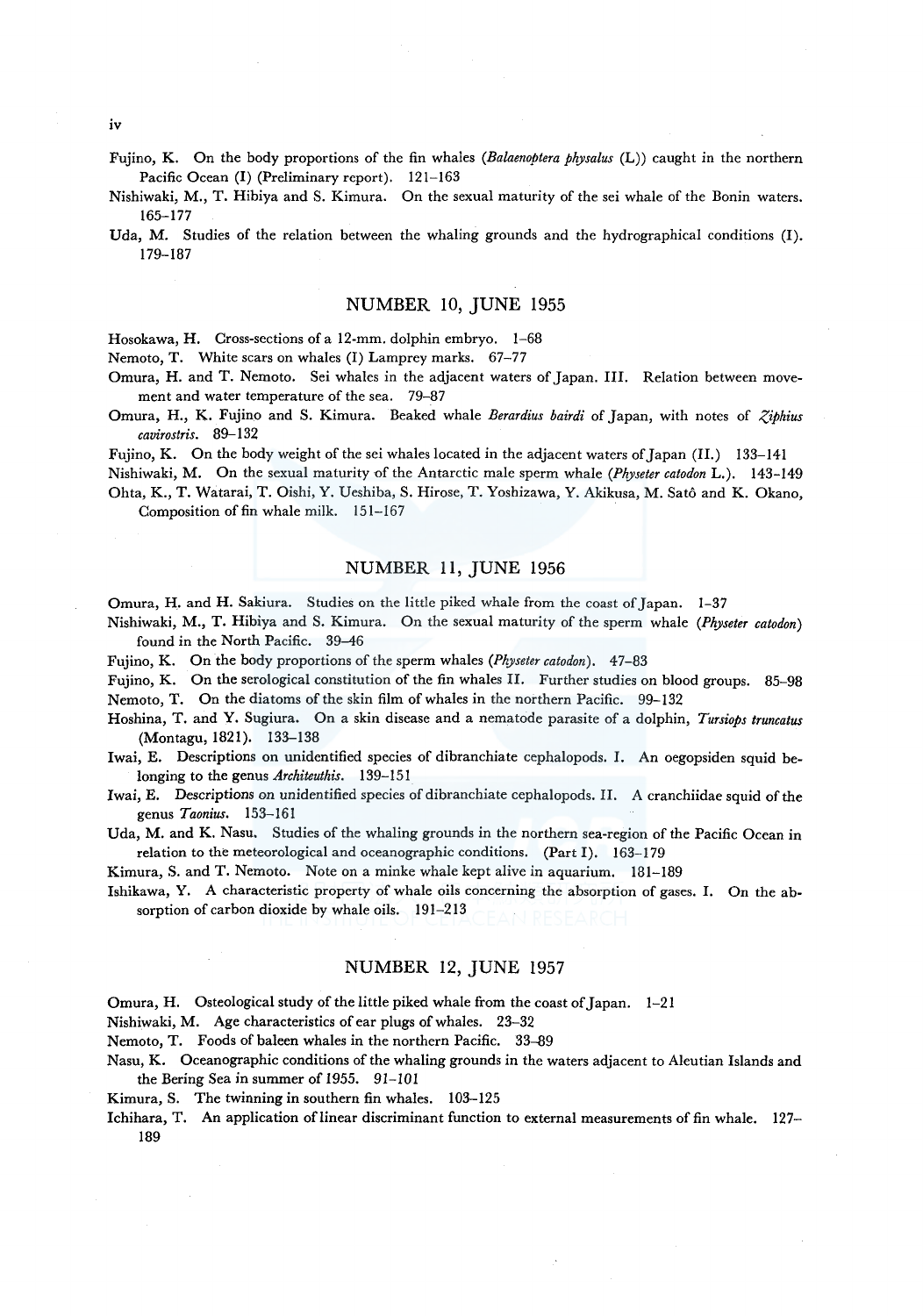Nishiwaki, M. Very small embryo of cetacea. 191-192

Nishiwaki, M. One-eyed monster of fin whale. 193-195

Ogawa, T. and T. Kamiya. A case of the cachalot with protruded rudimentary hind limbs. 197-208

Uda, M. and A. Dairokuno. Studies of the relation between the whaling grounds and the hydrographic conditions. II. A study of the relation between the whaling grounds off Kinkazan and the boundary of water masses. 209-224

v

- Abe, T. Notes on fishes from the stomachs of whales taken in the Antarctic. I. *Xenocyttus nemotoi,* a ·new genus and new species of zeomorph fish of the subfamily *Oreosonimae* Goode and Bean, 1895. 225-233
- Tsuyuki, H. On the oils contained in various blubbers of northern elephant seal, *Mirounga angustirostris.*  235-240

## NUMBER 13, SEPTEMBER 1958

Omura, H. North Pacific right whale. 1-52

Nishiwaki, M. and T. Kamiya. A beaked whale *Mesoplodon* stranded at Oiso Beach, Japan. 53-83

- Nishiwaki, M. and C. Handa. Killer whales caught in the coastal waters off Japan for recent 10 years. 85-96
- Ohsumi, S. (Kimura), M. Nishiwaki and T. Hibiya. Growth of fin whale in the northern Pacific. 97- 133

Nishiwaki, M., T. Hibiya and S. Ohsumi (Kimura). Age study of sperm whale based on reading of tooth laminations. 135-153

Nishiwaki, M., T. Ichihara and S. Ohsumi (Kimura). Age studies of fin whale based on ear plug. 155- 169

Fujino, K. On the serological constitution of fin whale. III. Human B blood group substances in erythrocytes and some notes on anti-fin Ju specific antibodies. 171-184

Nemoto, T. *Cocconeis* diatoms infected on whales in the Antarctic. 185-191

Nemoto, T. and K. Nasu. *Thysanoessa macrura* as a food of baleen whales in the Antarctic. 193-199

Ichihara, T. Gray whale observed in the Bering Sea. 201-205

Ohsumi, S. (Kimura). A descendant of Moby Dick or a white sperm whale. 207-209

Nasu, K, Deformed lower jaw of sperm whale. 211-212

Omura, H. Note on embryo of Baird's beaked whale. 213-214

Uda, M. and N. Suzuki. Studies of the relation between the whaling grounds and the hydrographic conditions. III. The averaged conditions of the whaling grounds and their trends of variation during 1946-55. 215-229

Seki, Y. Observations on the spinal cord of the right whale. 231-251

Kamiya, T. How to count the renculi of the cetacean kidneys, with special regard to the kidney of the right whale. 253-267

Hosokawa, H. and T. Sekino. Comparison of the size of cells and some histological formations between whales and man. 269-301

Ogawa, T., T. Tsunoda and M. Osawa. Amino acid composition of whale meat. 303-307

Ishikawa, Y. A characteristic property of whale oils concerning the absorption of gases. II. On the absorption of nitrogen by whale oils. 309-321

Tsuyuki, H. Component fatty acids of northern elephant seal oil. 323-332

#### NUMBER 14, SEPTEMBER 1959

Omura, H. Bryde's whale from the coast of Japan. 1-33

Nishiwaki, M. and T. Kamiya. *Mesoplodon stejenegeri* from the coast of Japan. 35-48

Nishiwaki, M. Humpback whales in Ryukyuan waters. 49-87

Cushing, John E., K. Fujino and K. Takahashi. Glycerol-freezing technique as an aid in blood typing ofwhales. 89-100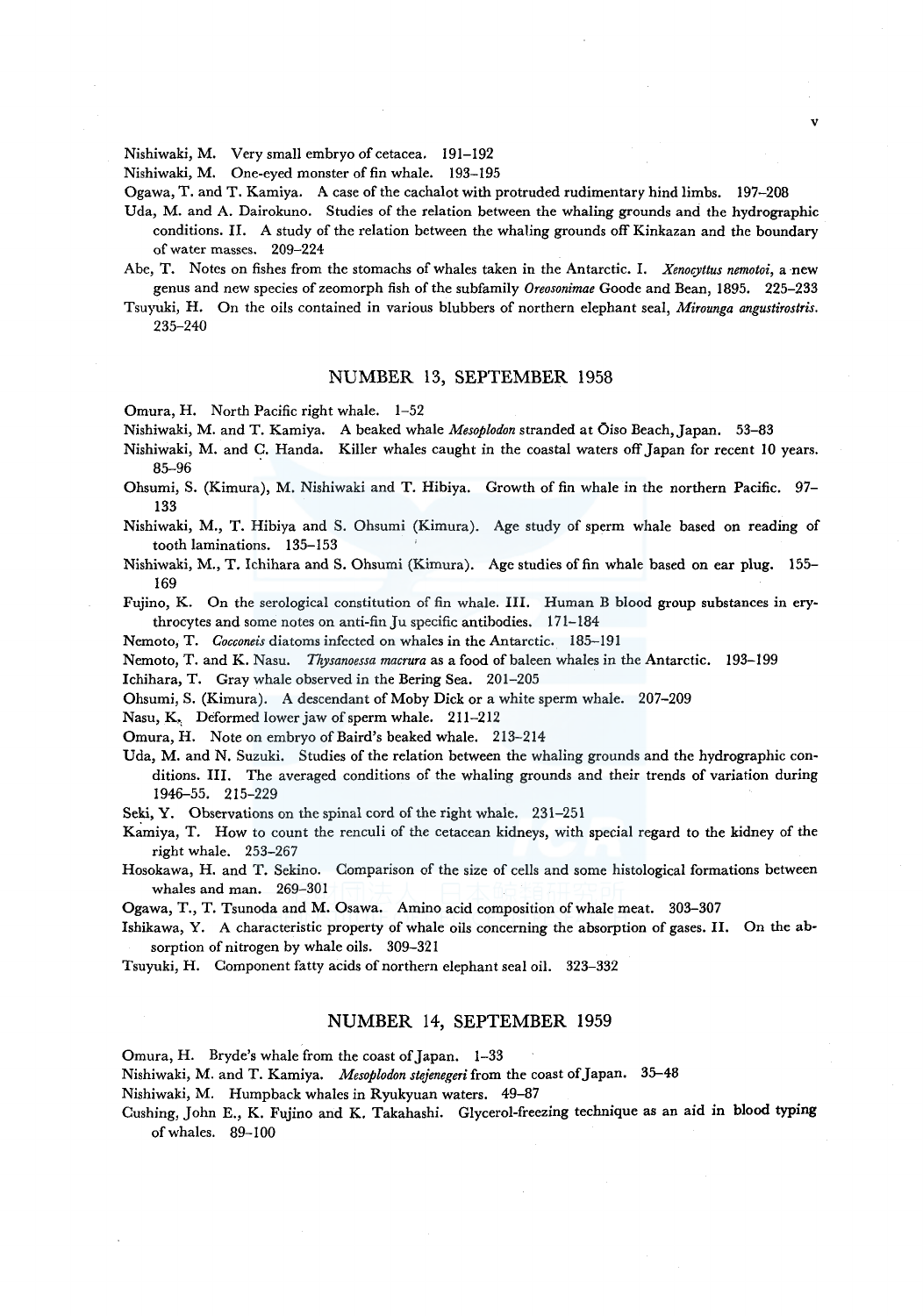vi

Fujino, K. and John E. Cushing. Blood typing of dried whale erythrocytes with 1311 labelled antibody. 101-106

lchihara, T. Formation mechanism of ear plug in baleen whales in relation to glove-finger. 107-135

Nasu, K. Surface water condition in the Antarctic whaling Pacific area in 1956-57. 137-143

Ohsumi, S. (Kimura). A deformed fin whale foetus. 145-147

Nemoto, T. Food of baleen whales with reference to whale movements. 149-290

Yamada, M. and F. Yoshizaki. Osseous labyrinth of cetacea. 291-304

Nakai, T. Distribution of amino acid in proteins from various parts of whale body. 305-326

### NUMBER 15, NOVEMBER 1960

Nishiwaki, M. Ryukyuan humpback whaling in 1960. 1-16

Ohsumi, S. Relative growth of the fin whale, *Balaenoptera ph\_vsalus* (Linn.). 17-84

Fujino, K. Immunogenetic and marking approaches to identifying subpopulations of the North Pacific whales. 85-142

Nasu, K. Oceanographic investigation in the Chukchi Sea during the summer of 1958. 143-158

Tokita, K. and ECG Research Group. Electrocardiographical studies on bott!enosed dolphin *(Tursiops truncatus).* 159-165

### NUMBER 16, MARCH 1962

Omura, H. Bryde's whale occurs on the coast of Brazil. 1-5

Omura, H. Further information on Bryde's whale from the coast of Japan. 7-18

Nishiwaki, M. Ryukyuan whaling in 1961. 19-28

Nemoto, T. A secondary sexual character of fin whales. 29-34

Omura, H., M. Nishiwaki, T. Ichihara and T. Kasuya. Osteological note of a sperm whale. 35-45

Ichihara, T. Prenatal dead foetus of baleen whales. 47-60

Nishiwaki, M. *Mesoplodon bowdoini* stranded at Akita Beach, Sea of Japan. 61-77

Nishiwaki, M. Observation on two mandibles of *Mesoplodon.* 79-82

Sinclair, John. An early dolphin embryo *(Stene/la caeruleoalbus)* in serial sections. 83-87

Nemoto, T. Food of baleen whales collected in recent Japanese Antarctic whaling expeditions. 89-103

Uda, M. Subarctic oceanography in relation to whaling and salmon fisheries. 105-119

## NUMBER 17, FEBRUARY 1963

Nishiwaki, M., S. Ohsumi and T. Maeda. Change of form in the sperm whale accompanied with growth. 1-14

Ohsumi, S., T. Kasuya and M. Nishiwaki. The accumulation rate of dentinal growth layers in the maxillary tooth of the sperm whale. 15-35

Ichihara, T. Photometric method for counting laminae in ear plug of baleen whale. 37-48

Yoshikawa, T. and T. Suzuki. The lamination of the masseter of the humpback whale. 49-52

Fujino, K. Intra-uterine selection due to maternal-foetal in compatibility of blood type in the whales. 53-65

Cushing, John E., K. Fujino and N. Calaprice. TheJ u blood typing system of the sperm whale and specific soluble substances. 67-77

Nemoto, T. New records of sperm whales with protruded rudimentary hind limbs. 79-81

Nemoto, T. and K. Nasu. Stones and other aliens in the stomachs of sperm whales in the Bering Sea. 83-91

Nishiwaki, M. Taxonomical consideration on genera of *Delphinidae.* 93-103

Nasu, K. Oceanography and whaling ground in the subarctic region of the Pacific Ocean. 105-155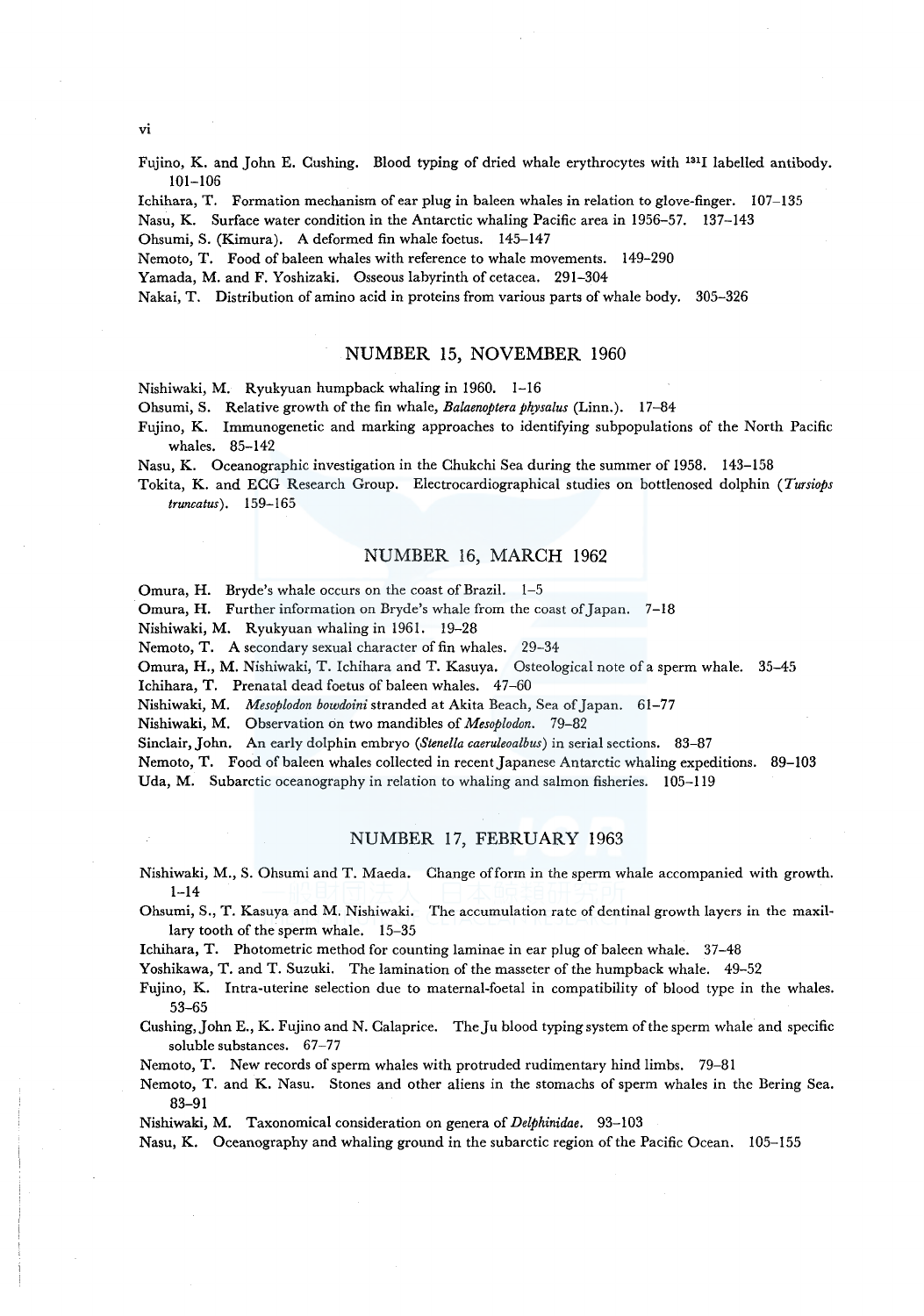Nemoto, T. Some aspects of the distribution of *Calanus cristatus* and *C. plumchrus* in the Bering and its neighbouring waters, with reference to the feeding of baleen whales. 157-170

- Tsuyuki, H. and U. Naruse. Studies on the oil of black right whale in the northern Pacific Ocean. 171- 190
- Yagi, T., M. Nishiwaki and M. Nakajima. A preliminary study on the method of time marking with leadsalt and tetracycline on the teeth of northern fur seal. 191-195

### NUMBER 18, MARCH 1964

Fujino, K. Fin whale subpopulations in the Antarctic whaling areas II, III and IV. 1-27

Ichihara, T. Prenatal development of ear plug in baleen whales. 29-48

Ohsumi, S. Examination on age determination of the whale. 49-88

- Nemoto, T. School of badeen whales in the feeding areas. 89-110.
- Okutani, T. and Nemoto, T. Squids as the food of sperm whales in the Bering Sea and Alaskan Gulf. 111-122
- Ohsumi, S. Comparison of maturity and accumulation rate of corpora albicantia between the left and right ovaries in cetacea. 123-148

Omura, H. A systematic study of the hyoid bones in the baleen whales. 149-170

- Nishiwaki, M. Revision of the article " Taxonomical consideration on genera of *Delphinidae* " in No. 17. 171-172
- Tsuyuki, H. and U. Naruse. Studies on the lipids in brain of black right whale in the northern Pacific Ocean. 173-180

## NUMBER 19, APRIL 1965

Ohsumi, S. Reproduction of the sperm whale in the north-west Pacific. 1-35

Kasuya, T. and T. Ichihara. Some informations on minke whales from the Antarctic. 37-43

Nemoto, T. and T. Kasuya. Foods of baleen whales in the Gulf of Alaska of the North Pacific. 45-51

- Nishiwaki, M., M. Nakajima and T. Kamiya. A rare species of dolphin *(Stenella attenuata)* from Arari, Japan. 53-64
- Nishiwaki, M., T. Kasuya, T. Tobayama, T. Kamiya and M. Nakajima. *Feresa attenuata* captured at the Pacific Coast of Japan in 1963. 65-90
- Nakajima, M. and M. Nishiwaki. The first occurrence of a porpoise *(Electra electra)* in Japan. 91-104

Hosokawa, H. and T. Kamiya. Sections of the dolphin's head *(Stenella caeruleoalba).* 105-133

Ohsumi, S. A dolphin *(Stenella caeruleoalba)* with protruded rudimentary hind limbs. 135-136

## NUMBER 20, SEPTEMBER 1966

- Ohsumi, S. Sexual segregation of the sperm whale in the North Pacific. 1-16
- Ichihara, T. Criterion for determining age of fin whale with reference to ear plug and baleen plate. 17- 82

Kasuya, T. Caryotype of a sei whale. 83-88

Kasuya, T. and S. Ohsumi. A secondary sexual character of the sperm whale. 89-94

- Nishiwaki, M. and K. S. Norris. A new genus, *Peponocephala,* for the odontoceti cetacean species *Electra electra.* 95-100
- Nishiwaki, M., M. Nakajima and T. Tobayama. Preliminary experiments for dolphin marking. 101- 107
- Nemoto, T. *Thysanoessa* euphausiids, comparative morphology, allomorphosis and ecology. 109-155

Nasu, K. Fishery oceanographic study on the baleen whaling grounds. 157-210

lchihara, T. and M. Nishiwaki. External measurements and weight of a southern elephant seal. 211-212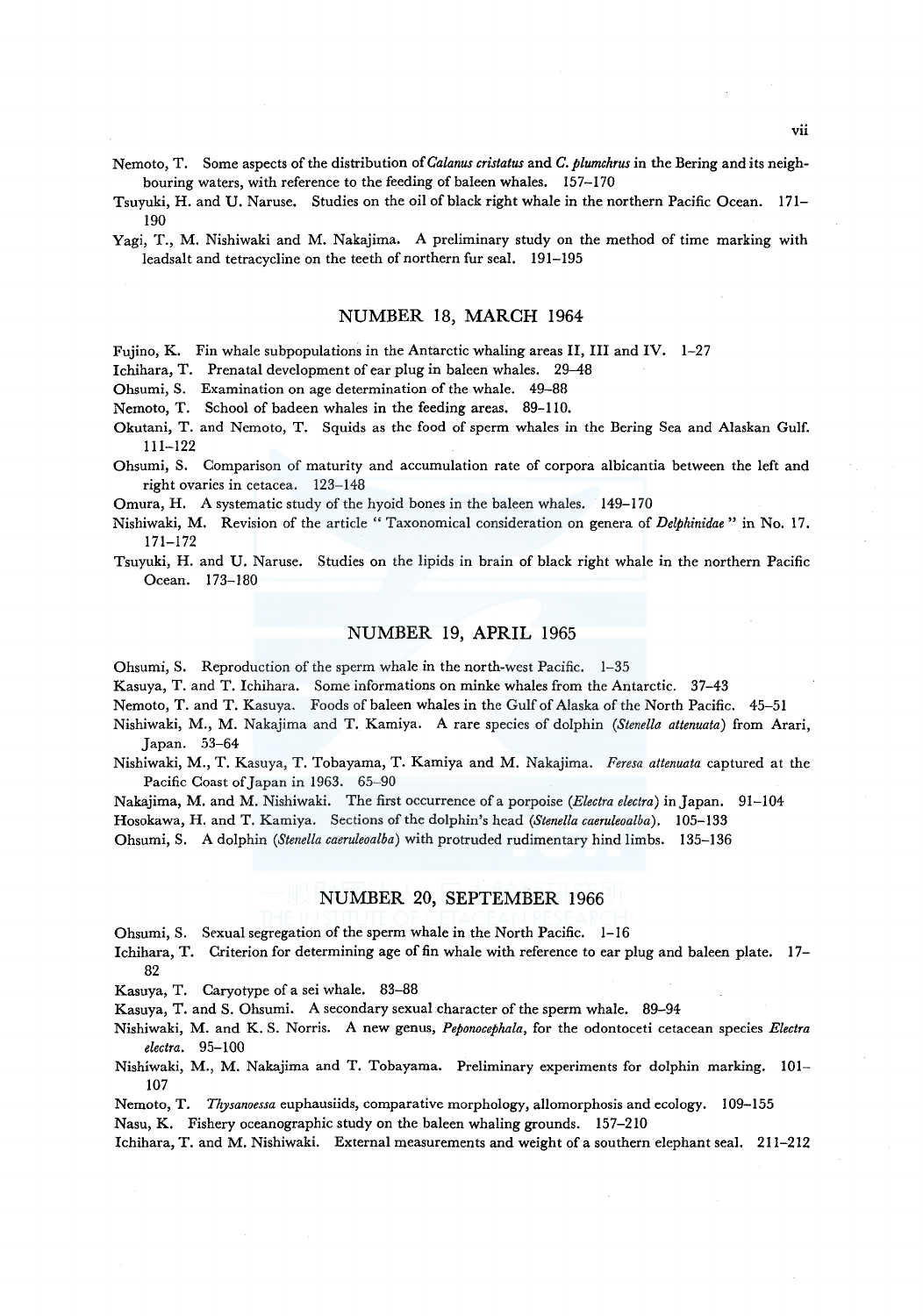Tsuyuki, H. and S. Itoh. Studies on the oils contained in blubber of a southern elephant seal. 213-221

## NUMBER 21, JUNE 1969

Omura, H., S. Ohsumi, T. Nemoto, K. Nasu and T. Kasuya. Black right whales in the North Pacific. 1-78

Nishiwaki, M. and Y. Hasegawa. The discovery of the right whale skull in the Kisagata shell bed. 79-84 Ohsumi, S. Occurrence and rupture of varginal band in the fin, sei, and blue whales. 85–94

Hosokawa, H., S. Igarashi, T. Kamiya and K. Hirosawa. Morphological characteristics and myelinization of acoustic system in the dolphins *(Stenella caeruleoalba).* 95-123

Mol, T. and P.J.H. van Bree. A short contribution to the history of whaling in Japan during the 17th century. 125-129

Tsuyuki, H. and S. Itoh. Fatty acid composition of finless porpoise oil. 131-135.

Tsuyuki, H. and S. Itoh. Fatty acid composition of many toothed pilot whale oil. 137-141

## NUMBER 22, JUNE 1970

Omura, H., T. Ichihara and T. Kasuya. Osteology of pygmy blue whale with additional information on external and other characteristics. 1-27

Nishiwaki, M. and T. Kasuya. Recent record of gray whale in the adjacent waters of Japan and a consideration on its migration. 29-37

Kasuya, T. and D. W. Rice. Note on baleen plates and on arrangement of parasitic barnacles of gray whale. 39-43

Nishiwaki, M. and T. Kasuya. A Greenland right whale caught at Osaka Bay. 45-62

Nasu, K. and Y. Masaki. Some biological parameters for stock assessment of the Antarctic sei whale. 63-74

Ohsumi, S., Y. Masaki and A. Kawamura, Stock of the Antarctic minke whale. 75-125

- Kawamura, A. Food of sei whale taken by Japanese whaling expeditions in the Antarctic season 1967 /68. 127-152
- Nemoto, T. and K. I. Yoo. An amphipod, *Parathemisto gaudichaudii* as a food of the Antarctic sei whale. 153-158

Tobayama, T., S. Uchida and M. Nishiwaki. Twin foetuses from a blue white dolphin. 159-162

Machida, S. A sword-fish sword found from a North Pacific sei whale. 163-164

Tsuyuki, H. and S. Itoh. Fatty acid components of black right whale oil by gas chromatography. 165-170

## NUMBER 23, SEPTEMBER 1971

Ohsumi, S. Some investigations on the school structure of sperm whale. 1-25

Kawamura, A. Influence of chasing time to stomach contents of baleen and sperm whales. 27-36

Kasuya, T. Consideration of distribution and migration of toothed whales off the Pacific coast of Japan based upon aerial sighting record. 37-60

Omura, H. A comparison of the size of vertebrae among some species of the baleen whales with special reference to whale movements. 61-69

Omura, H., M. Nishiwaki and T. Kasuya. Further studies on two skeletons of the black right whale in the North Pacific. 71-81

Nishiwaki, M. and T. Kasuya. Osteological note of an Antarctic sei whale. 83-89

Hosokawa, H. and T. Kamiya. Some observations on the cetacean stomachs, with special considerations on the feeding habits of whales. 91-101

Lugassy, A. A., E. Korostoff and J. L. Rabinowits. Influence of incremental lines upon the compressive strength of sperm whale dentin. 103-110

viii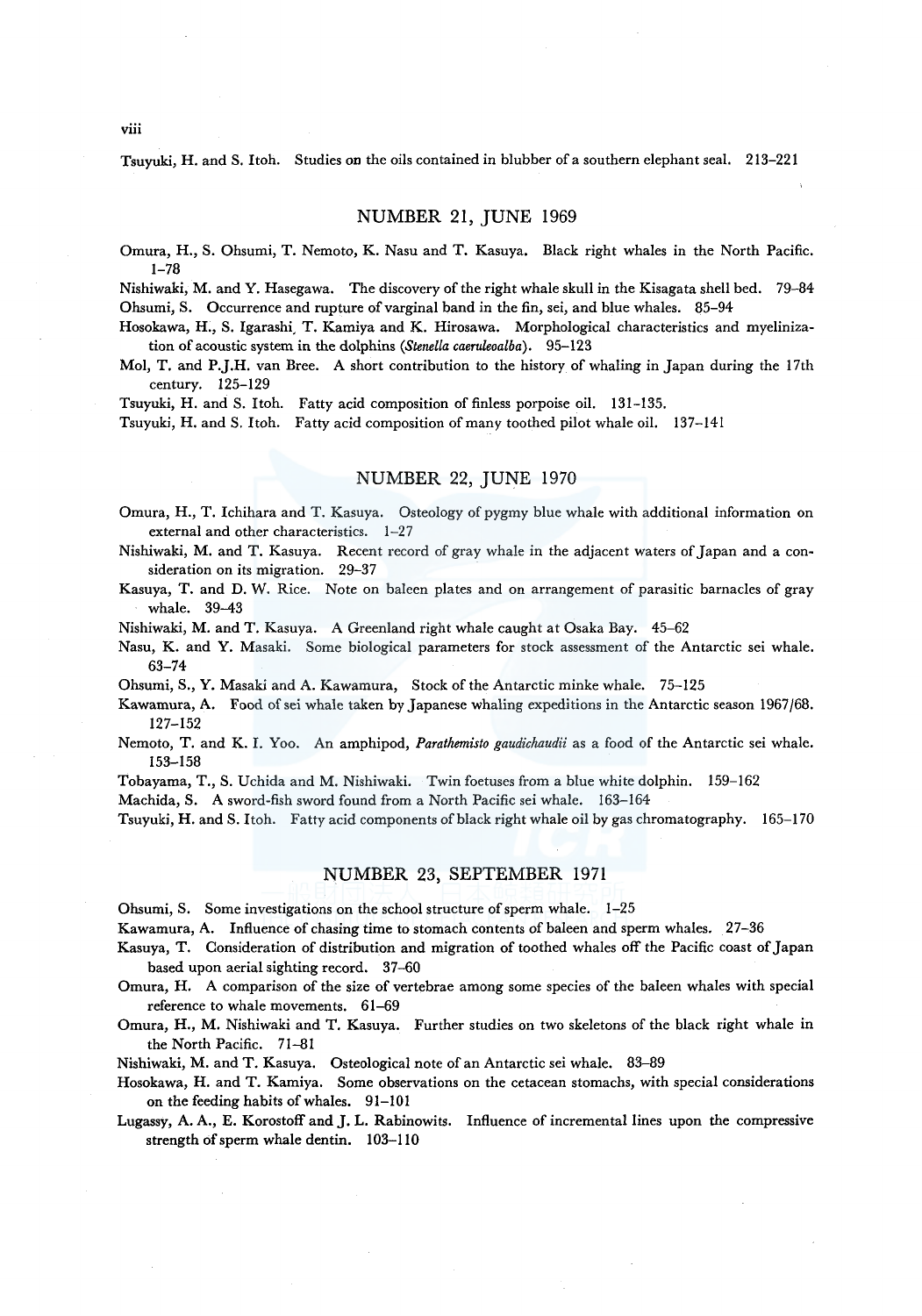Nishiwaki, M. and N. Oguro. Baird's beaked whales caught on the coast of Japan in recent 10 years. 111-122

Mizue, K., M. Nishiwaki and A. Takemura. The underwater sound of Ganges river dolphins *(Platanista gangetica).* 123-128

Kasuya, T. and M. Nishiwaki. First record of *Mesoplodon densirostris* from Formosa. 129-137

Kawamura, A. and K. Kashita. A rare double monster of dolphin, *Stenella caeruleoalba.* 139-140

Tsuyuki, H. and S. Itoh. Fatty acid components of Ganges river dolphin oil. 141-147

### NUMBER 24, NOVEMBER 1972

Omura, H. An osteological study of the Cuvier's beaked whale, *Ziphius cavirostris*, in the northwest Pacific. 1-34

Nishiwaki, M. and N. Oguro. Catch of the Cuvier's beaked whales off Japan in recent years. 35-41

Nishiwaki, M., T. Kasuya, K. Kureha and N. Oguro. Further comments of *Mesoplodon gingkodens.* 43-56 Kasuya, T. Growth and reproduction of *Stenella caeruleoalba* based on the age determination by means of

dentinal growth layers. 57-79

Kasuya, T. and N. Oguro. A new tagging method of dolphins. 81-85

Kasuya, T. Some informations on the growth of the Ganges dolphin with a comment on the lndus dolphin. 87-108

Kasuya, T. and A.K.M. Aminul Haque. Some informations on the distribution and seasonal movement of the Ganges dolphin. 109-115

Tsuyuki, H. and S. Itoh. Fatty acid component of various blubber oil of Ganges River dolphin. 117-125

Naito, Y. and M. Nishiwaki. The growth of two species of the harbour seal in the adjacent waters of Hokkaido. 127-144

Ichihara, T. and K. Yoshida. Diving depth of northern fur seals in the feeding time. 145-148

## NUMBER 25, SEPTEMBER 1973

Kasuya, T. Systematic consideration of recent toothed whales based on the morphology of tympanoperiotic bone. 1-103

Omura, H. A review of pelagic whaling operations in the Antarctic based on the effort and catch data in 10° squares of latitude and longitude. 105-203

Nasu, K. Results of whale sighting by Chiyoda Maru No. 5 in the Pacific sector of the Antarctic and Tasman Sea in the 1966/67 season. 205-217

Kawamura, A. Food and feeding of sei whale caught in the waters south of 40°N in the North Pacific. 219-236

Ohsumi, S. Find of marlin spear from the Antarctic minke whales. 237-239

Seki, Y. An anatomical study on the lower extension of the dorasl vagal nucleus to the upper cervical cord in the sperm whale. 241-249

Tobayama, T., M. Nishiwaki and H. C. Yang. Records of the Fraser's Sarawak dolphin *(Lagenodelphis hosei)* in the western North Pacific. 251-263

Miyazaki, N., T. Kusaya and M. Nishiwaki. Food of *Stenella caeruleoalba.* 265-275

Nishiwaki, M. Possible vestigial teats of killer whale. 277-278

Williamson, G. R. Counting and measuring baleen and ventral grooves of whales. 279-292

Tsuyuki, H. and S. Itoh. Fatty acid component of blubber oil of Amazon River dolphin. 293-299

Naito, Y. Comparison in colour pattern of two species of harbour seal in adjacent waters of Hokkaido. 301-310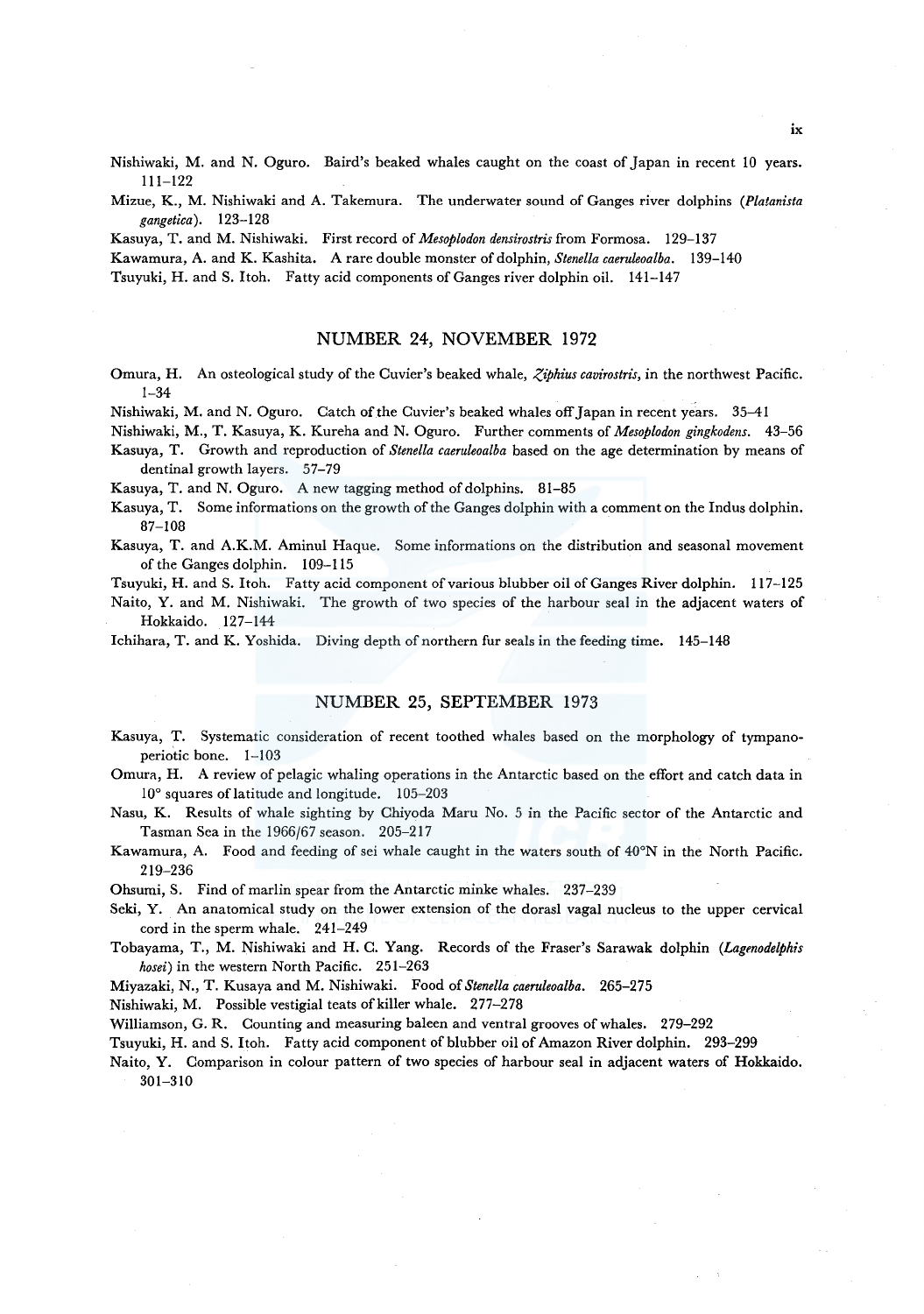Omura, H. Possible migration route of the gray whale on the coast of Japan.  $1-14$ 

Sa take, Y. and H. Omura. A txonomic study of the minke whale in the Antarctic by means of hyoid bone. 15-24

Kawamura, A. Food and feeding ecology in the southern sei whale. 25-144

McCann, C. Body scarring on cetacea-odontocetes. 145-155

Kasuya, T., N. Miyazaki and W. H. Dawbin. Growth and reproduction of *Stene/la attenuata* in the Pacific coast of Japan. 157-226

Miyazaki, N., T. Kasuya and M. Nishiwaki. Distribution and migration of two species of *Stene/la* in the Pacific coast of Japan. 227-243

Kamiya, T. and P. Pirlot. Brain morphogenesis in *Stene/la coeruleoalba.* 245-253

Castello, H. P., A. P. Tomo and J. S. Panizza. First Antarctic record of a killer whale stranding. 255-258

Kamiya, T. and N. Miyazaki. A malformed embryo of *Stenella coeruleoalba.* 259-263

Kamiya, T. and F. Yamasaki. Organ weights of *Pontoporia blainvillei* and *P!atanista gangetica* (Platanistidae). 265-270

Machida, S. Surface temperature field in the Crozet and Kerguelen whaling grounds. 271-287

Machida, S. The voyage of the Konan Maru No. 16 to the Antarctic whaling grounds. 289-302

Itoh, S. and H. Tsuyuki. Fatty acid component of different blubber oil of finless porpoise. 303-306

Itoh, S. and H. Tsuyuki. Fatty acid component of Senegal manatee fats. 309-311

Naito, Y. The hyoid bones of two kinds of harbour seals in the adjacent waters of Hokkaido. 313-320

## NUMBER 27, SEPTEMBER 1975

Omura, H. Osteological study of the minke whale from the Antarctic. 1-36

Williamson, G. R. Minke whales off Brazil. 37-59

Kawamura, A. A consideration on an available source of energy and its cost for locomotion in fin whales with special reference to the seasonal migrations. 61-79

Kasuya, T. and M. Nishiwaki. Recent status of the population of Indus dolphin. 81-94

Kasuya, T. Past occurrence of *Globicephala melaena* in the western North Pacific. 95-108

McCann, C. A study of the genus *Berardius* Duvernoy. 111-137

Nishiwaki, M. and K. Kureha. Strange organ in the anal region of the finless porpoise. 139-140

Machida, S. Distribution of sperm whale catches in the southern Indian Ocean. 141-159

## NUMBER 28, OCTOBER 1976

Kawamura, A. and Y. Satake. Preliminary report on the geographical distribution of the Bryde's whale in the North Pacific with special reference to the structure of the filtering apparatus, 1-35

Pivorunas, A. A mathematical consideration on the function of baleen plates and their fringes. 37-55

Omura, H. and T. Kasuya. Additional information on skeleton of the minke whale from the Antarctic. 57-68

Omura, H. A skull of the minke whale dug out from Osaka. 69-72

Kasuya, T. Reconsideration of life history parameters of the spotted and striped dolphins based on cementa! layers. 73-106

McCann, C. Notes on the foetal skull of *Mesoplodon stejnegeri.* 107-117

Gianuca, N. M. and H.P. Castello. First record of the southern bottlenose whale, *Hyperoodon planifrons*  from Brazil. 119-126

Brownell, R. L. Jr., L. A. Aguayo and N. D. Torres. A Shepherd's beaked whale, *Tasmacetus shepherdi,* from the eastern South Pacific. 127-128

Brownell, R. L. Jr. and R. Praderi. Records of the delphinid genus *Stenella* in western South Atlantic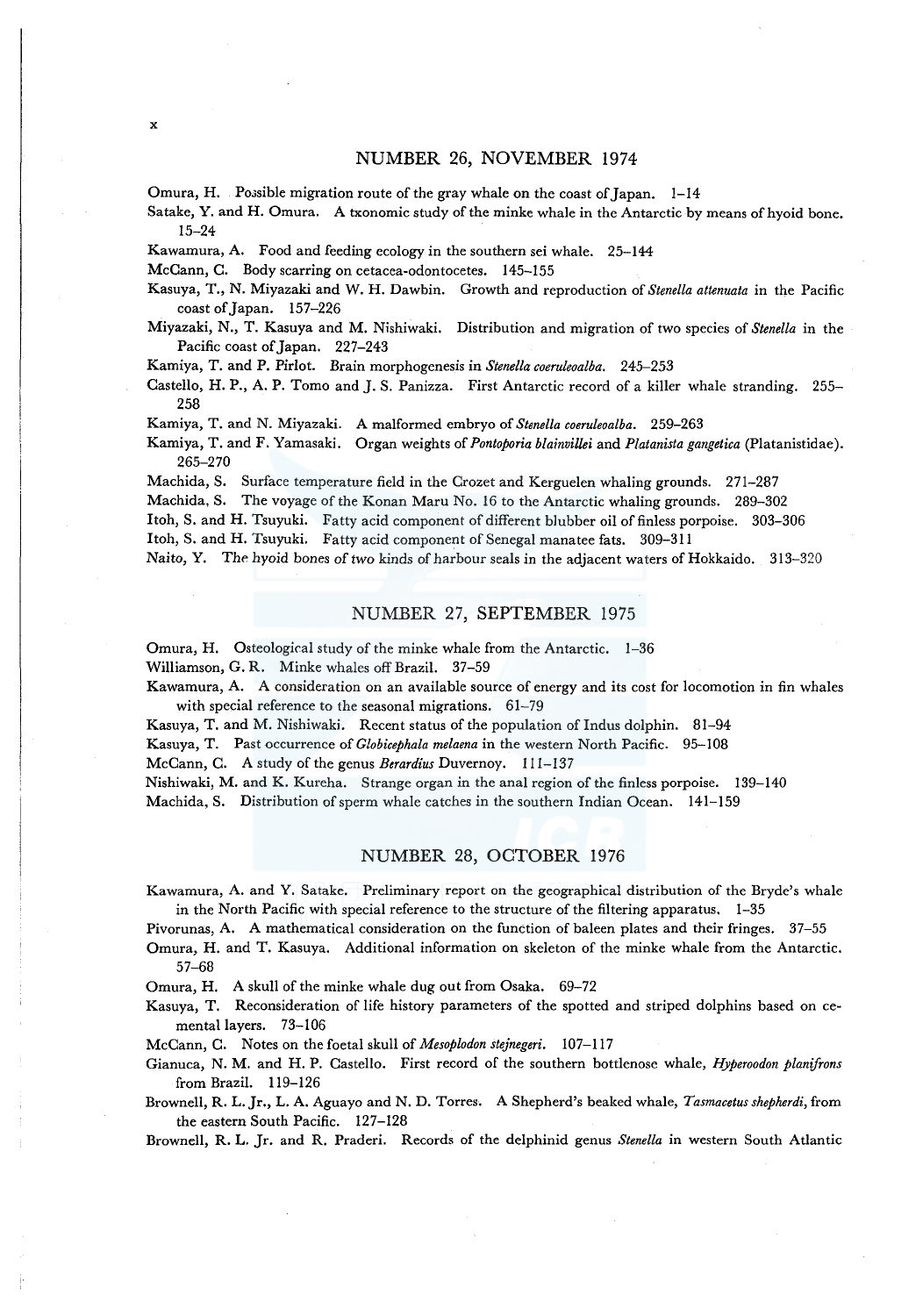waters. 129-135

- Yamasaki, F., H. Satomi and T. Kamiya. An observation on the papillary projections at the lingual margin in the striped dolphin. 137-140
- Kasuya, T. and N. Miyazaki. An observation of epimeletic behavior of *Lagenorhyncus obliquidens.* 141- 143

Kawakami, T. Squids found in the stomach of sperm whales in the northwestern Pacific. 145-151

- Leung, Y. M. Life cycle of *Gramus scammoni* (Amphipoda: Cyamidae), ectoparasite of gray whale, with a remark on the associated species. 153-160
- Kagei, N., T. Tobayama and Y. Nagasaki. On the helminthum of Franciscana, *Pontoporia blainvillei.*  161-166
- Tsuyuki, H. and S. Itoh. Fatty acid component of lipid of *Euphausia superba.* 167-174
- Naito, Y. The occurrence of the phocid seals along the coast of Japan and possible dispersal of pups. 175– 185
- Naito, Y. and M. Oshima. The variation in the development of pelage of the ribbon seal with reference to the systematics. 187-197

### NUMBER 29, DECEMBER 1977

Kasuya, T. Age determination and growth of the Baird's beaked whale with a comment on the feta! growth rate. 1-20

Miyazaki, N. On the growth and reproduction of *Stenella coeruleoalba* off the Pacific coast of Japan. 21-48

Kawamura, A. On the food of Bryde's whales caught in the South Pacific and Indian Oceans. 49-58

- Herman, L. M. and R. C. Antinoja. Humpback whales in the Hawaiian breeding waters: populatiowand pod characteristics. 59-85
- Aminul Haque, A.K.M., M. Nishiwaki, T. Kasuya and T. Tobayama. Observations on the behaviour and other biological aspects of the Ganges susu, *Platanista gangetica.* 87-94
- Yamasaki, F., S. Komatsu and T. Kamiya. A comparative morphology of anal tonsils in Platanistidae. 95-100

Nemoto, T., R. L. Brownell, Jr. and T. Ishimaru. *Coconeis* diatom on the skin of Franciscana. 101-105

Castello, H.P. Food of a killer whale: Eagle sting-ray, *Myliobatis* found in the stomach of a stranded *Orcinus orca.* 107-111

Nishiwaki, M. and A. Sasao. Human activities disturbing natural migration routes of whales. 113-120

Yoshida, K., N. Baba, M. Oya and K. Mizue. On the formation and regression of corpus luteum in the northern fur seal ovaries. 121-128

Abe, H., Y. Hasegawa and K. Wada. A note on the air-sac of ribbon seal. 129-135

Kawamura, A. and T. Furuno. On the northern extremes of pack ice observed by whaling vessels in the summer of the Antarctic seasons 1957/58-1962/63. 137-141

# NUMBER 30 DECEMBER 1978

- Kasuya, T. The life history of Dall's porpoise with special reference to the stock off the Pacific coast of Japan. 1-64
- Miyazaki, N. and M. Nishiwaki. School structure of the striped dolphin off the Pacific coast of Japan. 65-116

Clarke, R., A. Aguayo L. and S. B. de! Campo. Whale observation and whale marking off the coast of Chile in 1964. 117-178

Miyazaki, N. and S. Wada. Observation of cetacea during whale marking cruise in the western tropical Pacific, 1976. 179-196

Goodall, R. N. P. Report on the small cetaceans stranded on the coasts of Tierra de! Fuego. 197-232 Miyazaki, N. and S. Wada. Fraser's dolphin, *Lagenodelphis hosei* in the western North Pacific. 231-244 Nemoto, T. Humpback whales observed within the continental shelf waters of the eastern Bering Sea.